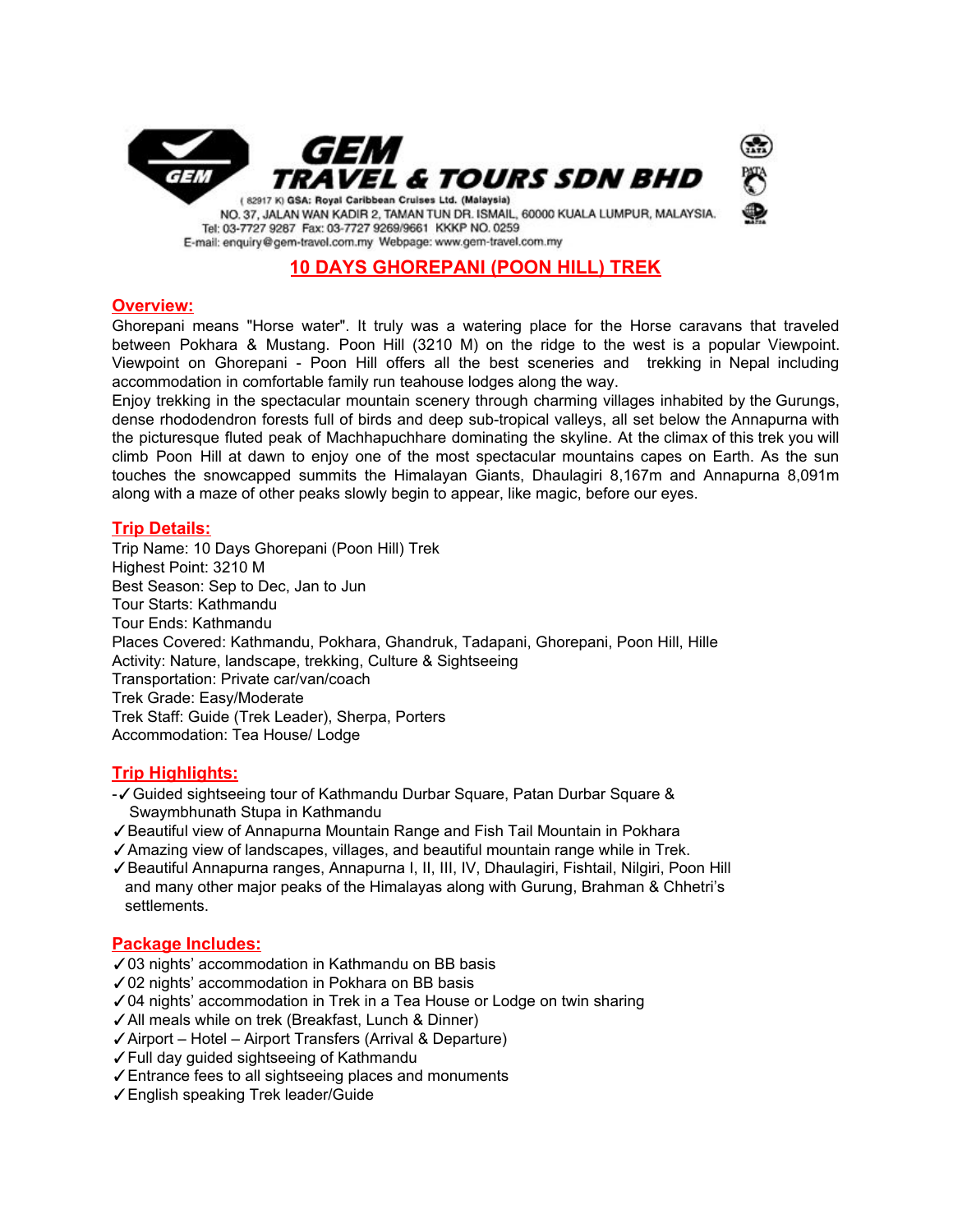- ✓Porters to carry your bags (1 porter for 2 guests)
- ✓Food, Accommodation, Salary, Insurance and equipment's for all staffs
- ✓Annapurna Conservation Area (ACAP) permit fee
- ✓TIMS (Trekkers Information Management System) Fee
- ✓Farewell dinner (Authentic Nepalese cuisine with cultural show)
- ✓All ground transfers on private air con car/van/coach
- ✓All government, hotel and other applicable taxes

## **Package Excludes:**

International Airfare and taxes

Travel Insurance

Nepal Entry visa (Visa is obtained in Nepal Airport immigration on arrival. USD 25 per visa for 15 days, USD 40 per visa for 30 days and USD 100 per visa for 90 days. All the visas are multiple entry visas. Please carry 02 passport sized photograph for the visa.

Lunch and dinner in Kathmandu and Pokhara

All items of personal nature like telephone bills, laundry, drink etc.

Tipping to guide and driver

Any other item that is not mentioned in the price inclusion list.

### **Detail itinerary:**

### **Day 01 Kathmandu**

Upon arrival in Kathmandu Airport, meet with our representatives and transfer to hotel. After check in free time on leisure and briefing on trekking program.

#### **Day 02 Kathmandu – Pokhara (6 hrs drive) (B)**

Today we will drive to Pokhara valley which is also known as the "Dreamland of Nepal" due to its beautiful landscape, lakes and amazing mountain views. After arriving in Pokhara,check in to the hotel. In the evening proceed for boating in Fewa Lake for an hour and free time to explore the lake side area. Guest may also wish to buy some trekking gears such as hats, tshirt, walking stick, trekking bags etc which is found everywhere in Lake side area.

#### **Day 3 Pokhara - Nayapul (2 hrs Drive) - Ghandruk (1950 m) 4 – 5 hrs (BLD)**

After breakfast drive to Nayapul. After reaching Nayapul start walking to Ghandruk. Once we start our trek we have a chance to see Modikhola Valley. On reaching our destination, we begin our highly panoramic Annapurna trek. The route skirts through lush forest leading finally to Ghandruk. Ghandruk trek provides sights of beautiful village of Gurungs, Magars, Chettri's & Brahmans and a good introduction to those people who has no time to do longer trek in the Himalayas. One can see wonderful close up views of sacred mountain Machhapuchare (Fishtail) and Annapurna south.

#### **Day 4 Ghandruk - Tadapani (2440 m) 3 – 4 hrs (B/L/D)**

After breakfast walk along the trail showcasing rich rhododendron forests, gloriously cascading sparkling mountain streams and other mystical vistas of nature. After continuously hiking for 3 hours, we step on the territory of Tadapani at an altitude of 2440 meters. Tadapani offers the most magnificent mountain views of the overpowering peaks of Annapurna South.

#### **Day 05 Tadapani - Ghorepani (2870 m) 5 – 6 hrs (B/L/D)**

Nature spreads exotic sight of majestic snow-capped mountain peaks, lush vegetation and rich plant life before you. You will hike through rhododendron forest and reach a hamlet of cultivated fields. Continue walking for 3 hours and finally you will find yourself in Ghorepani. Ghorepani also houses lodges to provide food and accommodation to travelers.

**Day 6 Ghorepani – Poon Hill (3210m) 1 hr – Hille (1500m) 4 – 5 hrs (B/L/D)**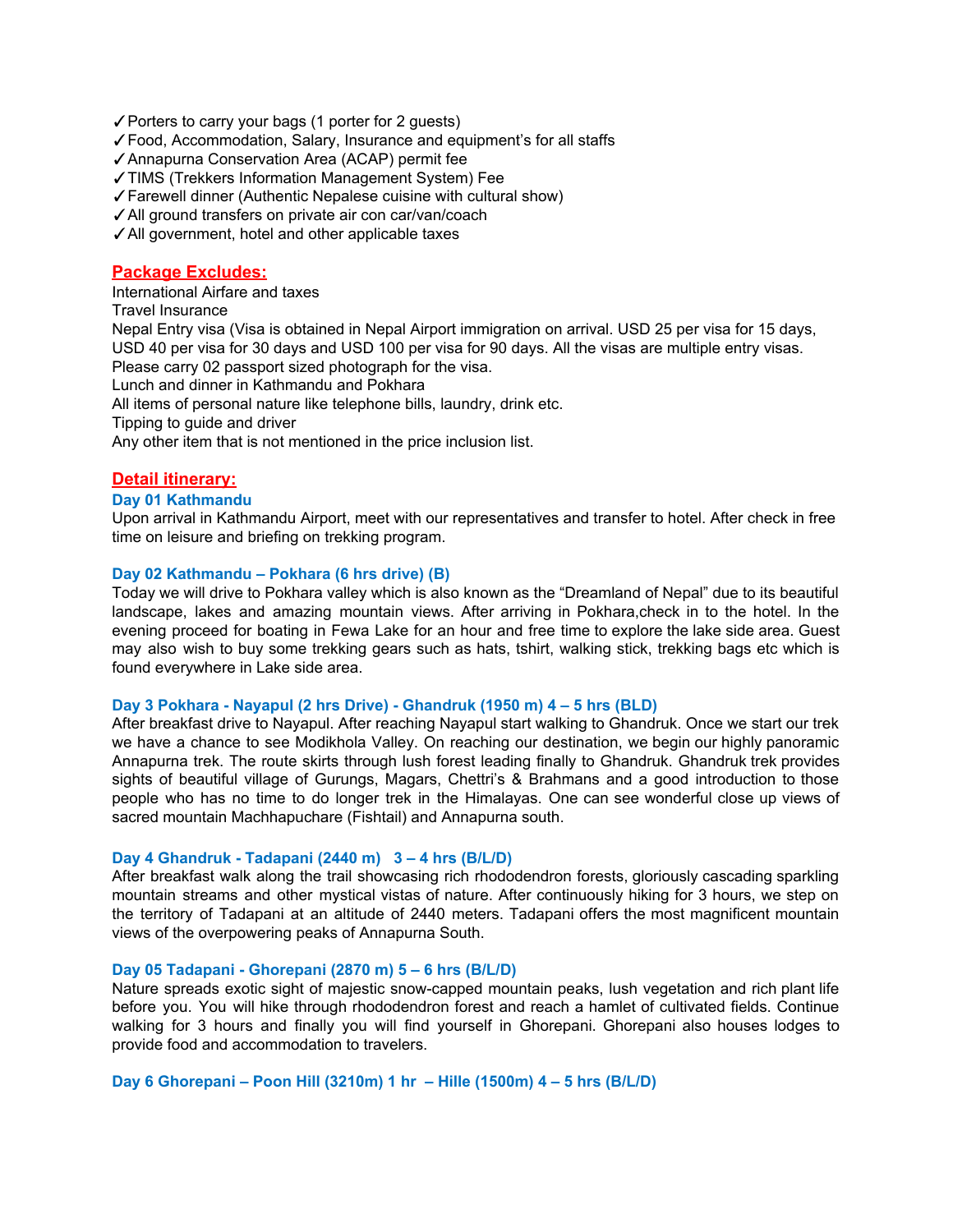Early morning wake up and walk to Poon hill, one of the best Himalayan viewpoints in Nepal. Visit to Poon hill, provides an unobstructed view of the high Himalaya and beautiful sunrise. After the visit to Poon hill, we will descend back to Ghorepani and take our breakfast. After breakfast start our trek to Tadapani. Trail descends steeply through dense moss-covered forest rich with bird life to Tadapani which provides you a close up sunset view. Reach Hille and overnight at a tea house lodge.

#### **Day 07 Hille – Birethanti - Nayapul - Pokhara 3 – 4 hrs (BL)**

After savouring the mesmerizing sight of Dhaulagiri, Tukuche Peak and other Himalayan giants from the popular vantage point of beautiful Himalayas, you leave Hille and march ahead for Nayapul. You further descend towards Birethanti. Birethanti lies stretched beside the Modi River and has a resourceful town. Almost an hour beyond Birethanti, you come to the main road where you will be picked up by our vehicle and transferred to Pokhara. In the evening, you are free to wander by the lake side of Pokhara.

#### **Day 08 Pokhara – Kathmandu (B)**

After breakfast drive to Kathmandu, after reaching Kathmandu check in hotel. Then free in the evening. In the evening you can do shopping or rest your own.

#### **Day 09 Kathmandu (B/D)**

After breakfast drive to Kathmandu durbar square, **(UNESCO World Heritage Site).** Kathmandu Durbar Square is the historic place that was also a politically important site until recently. The Kings of Nepal were crowned and their coronation ceremony was solemnized in this durbar square. The Durbar Square, with its old temples and palaces, epitomizes the religious and cultural life of the people. Other famous landmarks around the area are the Temple of Living Goddess Kumari, the wooden temple of Kasthamandap, Ashok Vinayak. There are also museums inside the Durbar Square Palace.

Our next destination is Patan Durbar square**.(UNESCO World Heritage Site).**Patan Durbar Square complex is perhaps the most photographed of the three durbar squares. Located in the heart of Patan city, this was once the palace of the kings of Patan. The square is a display of Newari architecture that had reached its pinnacle during the reign of Malla kings who were great builders and patrons of the arts. At the last we will be visiting Swoyambhunath Stupa. Swoyambhunath is believed to have been established more than 2,500 years ago. Swoyambhunath **(UNESCO World Heritage Site)** have developed into an important center of Buddhism. In the evening proceed for farewell dinner at an authentic Nepalese Restaurant.

### **Day 10 Kathmandu - Departure home (B)**

Transfer to airport for your flight back home with lots of Nepalese Himalayan memories.

# **Tariff valid till 30th Sep 2019**

# **10 Days 09 Nights Ghorepani Poon Hill Trek**

# **\* Tariff is based in RM, per person basis**

| <b>Hotel Category</b> | $2 - 3$ Pax | <b>4 - 6 Pax</b> | 7 - 9 Pax' | <b>Sngl Supp.</b> |
|-----------------------|-------------|------------------|------------|-------------------|
| 3 Star Similar        | RM3240      | RM3100           | RM2920     | -870              |